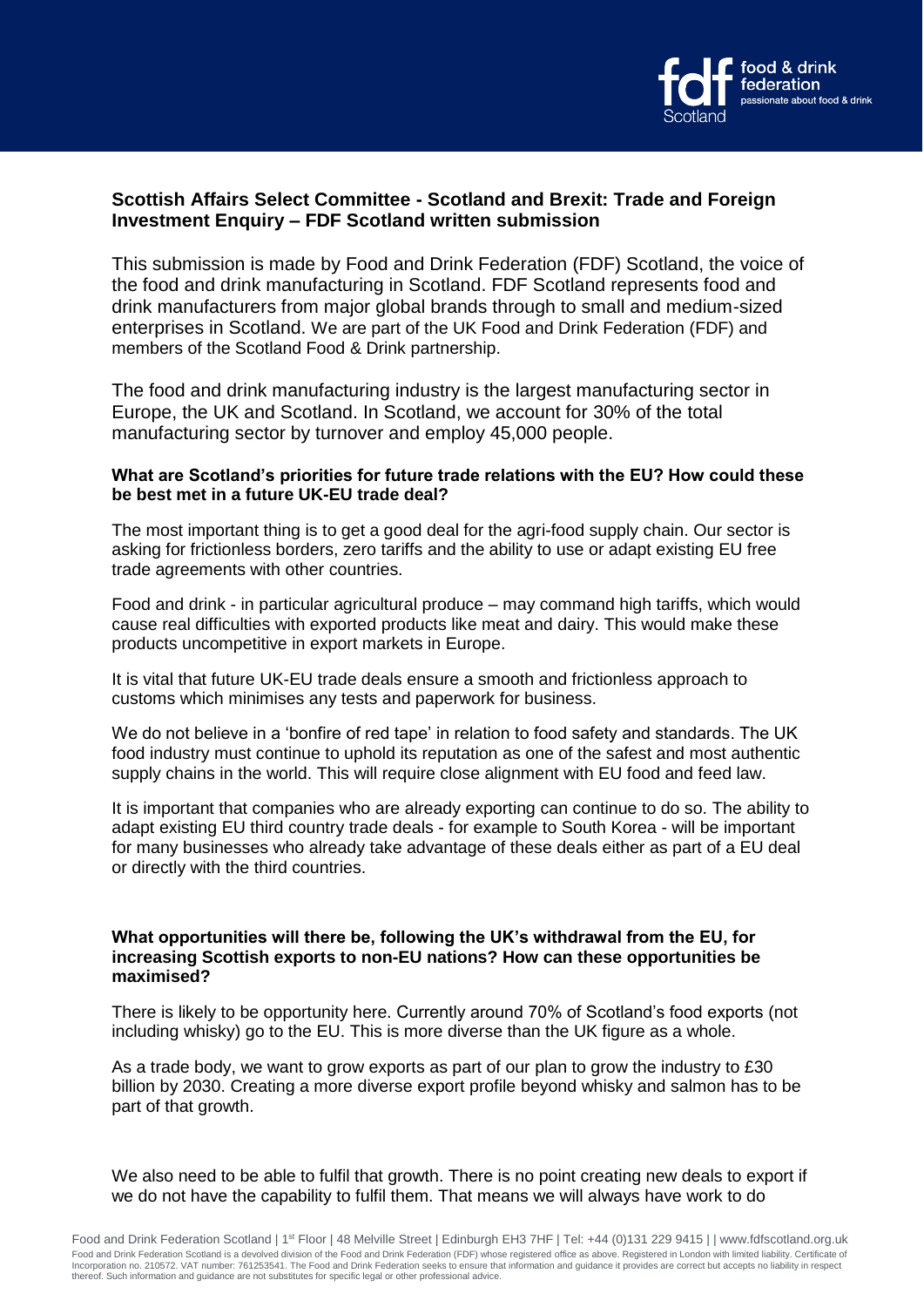across the whole food and drink supply chain to ensure that new opportunities can be capitalised.

The challenge in Scotland is that 95% of food manufacturers are SMEs. Despite strong public-sector support for the industry from organisations like Scottish Development International and Scottish Enterprise/Highlands and Islands Enterprise we know that many businesses still view exporting as risky or complex.

Increasing capacity for exporting directly from Scotland could help improve links abroad e.g. at Rosyth Docks where we hear anecdotally that there is a shortage of refrigerated container plug in points. Another opportunity is Prestwick Airport in Ayrshire – this could become an exporting hub.

#### **How well do the UK Government's trade priorities address those areas which are most important to Scotland?**

In general, there is a positive alignment between UK and Scottish trade priorities, but in some areas Scotland has a naturally different set of priorities - for example in Scottish Salmon, Scotch Beef and Scotch Whisky.

In addition, as part of the Scotland Food & Drink Strategy, over the past 10 years Scotland has developed its own presence and marketing in targeted overseas markets. Scottish Development International has worked very effectively with businesses to make this happen and deserves enormous credit.

As we move forward we need this support to continue from the Scottish agencies, and we need flexibility and support from the UK Government to enhance this offer further.

## **What influence should the devolved administrations have over future UK trade policy, and how should this be provided for?**

Scotland has slightly different priorities for food and drink trade - both in the products and in the target markets. We also have a partnership plan with Scottish Government - Ambition 2030 - which sets out our collective plans to grow the industry to £30 billion turnover by 2030

It is therefore important that governments are talking to each other and agreeing approaches which are supportive and complementary.

Part of the solution to this lies in both the Food Sector Council and in the development of a Food and Drink Sector Deal as part of the UK Government's Industrial Strategy. At UK level FDF is leading the sector deal bid, and we are working to ensure that both the Food Sector Council and the key areas of the sector deal have appropriate Scottish representation.

### **How do the UK and Scottish governments promote Scottish exports, the Scottish "brand", and foreign investment in Scotland, how well do they coordinate their activities, and how could this be improved?**

There are existing examples of good practice - for example recent developments linking AHDB and Quality Meat Scotland in export markets seems like a step in the right direction but there is more that can be done.

Part of the opportunity of the exports element of the proposed Food and Drink Sector Deal is to put more effort in to relationships and to agree clear industry plans for export targets across the whole of the UK. This has to take into account national differentiation where it is the right thing to do in that market.